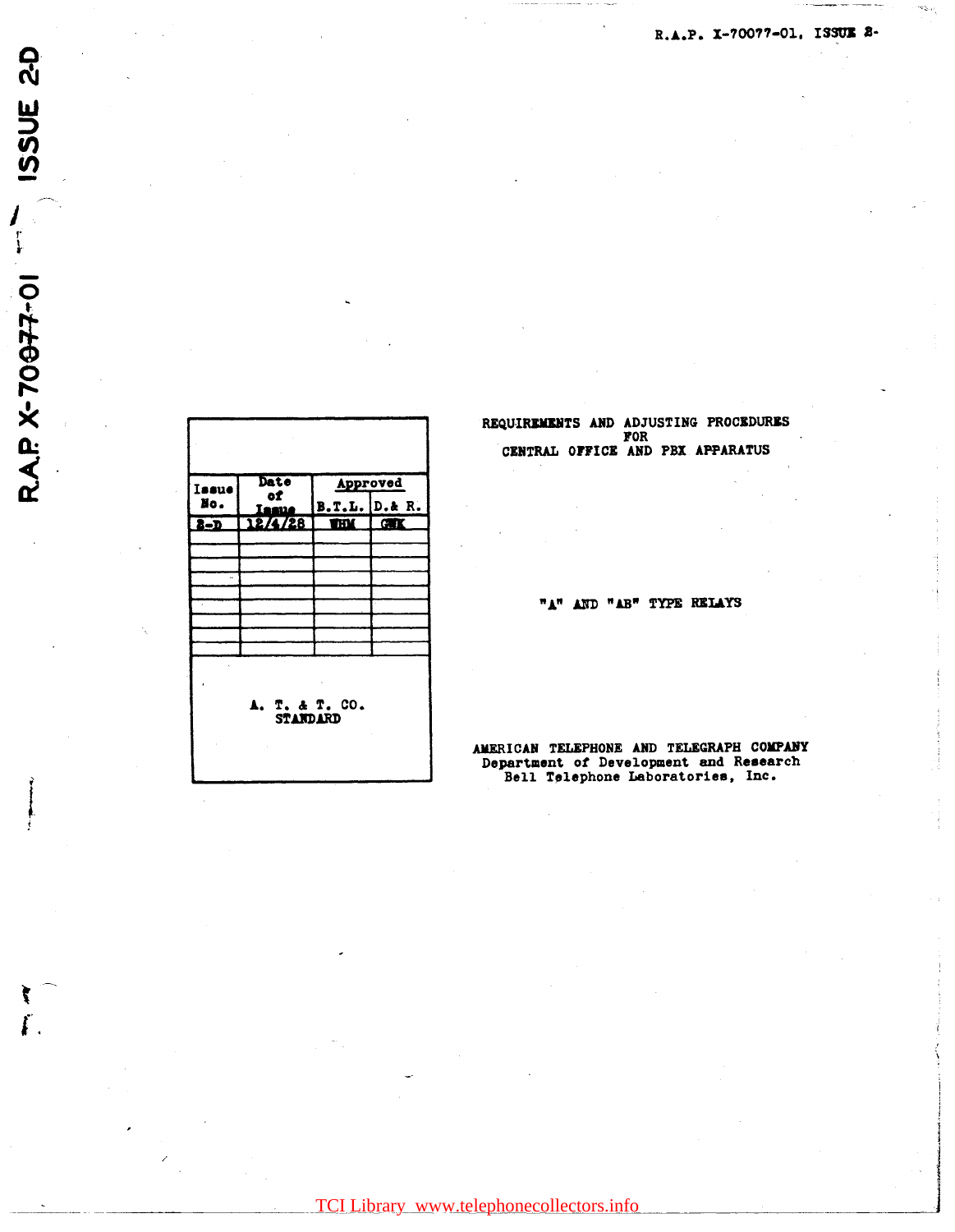# REASON FOR REISSUE

| These Requirements and Adjusting<br><b>Procedures <math>(R.A.P.)</math> are issued to replace</b><br>specification X-70077-01, issue 1 for the fol- |  | To add requirements as covered on Sheet<br>1 attached hereto.      |
|-----------------------------------------------------------------------------------------------------------------------------------------------------|--|--------------------------------------------------------------------|
| lowing reasons:                                                                                                                                     |  | To illustrate the adjusting procedures.                            |
| To include requirements and adjusting<br><u>ı.</u><br>procedures for "AB" type relays.                                                              |  | To bring the information up to date and<br>to issue it as an R.A.P |

# CHANGES IN ADJUSTING PROCEDURES FROM X-70077-01, ISSUE 1

| Change                                              | Paragraph No.                                        | Change                                                       |
|-----------------------------------------------------|------------------------------------------------------|--------------------------------------------------------------|
| Changed to agree with<br>latest standard paragraph. | $\bullet$                                            | 1.3, 1.4, 2.01 and 3.0<br>$(X-70077-01, Issu 1)$<br>omitted. |
| Added.                                              |                                                      |                                                              |
|                                                     |                                                      | Were 3.1 to 3.17 inclusive.                                  |
| Was 1.5. Reworded. No.                              | $2.17$ Incl.)                                        | Added illustrations.                                         |
| 70-D. Added reference to                            | 2.07                                                 | <b>Was 3.07.</b><br>Added M-2.                               |
| the case of the Bell Sys-                           | 2.14                                                 | Was 3.14. Added method                                       |
| tems tools.                                         |                                                      | for relays not required to                                   |
|                                                     |                                                      | touch the core in the op-<br>erated position.                |
|                                                     | 70 gauge replaced by No.<br>A.T.& T. Co. drawings in | $2.01$ to                                                    |

# CHANGES IN REQUIREMENTS FROM X-70077-01, ISSUE 1

| Paragraph No.            | Change                                                                             | Paragraph No.               | Change                                                       |
|--------------------------|------------------------------------------------------------------------------------|-----------------------------|--------------------------------------------------------------|
| 3.001 to<br>3.004 Incl.) | Were 2.001 to 2.004 incl.<br>Added A-61 Relay in 3.001.<br>Added reference to soak | $3.01$ to $3.13$ )<br>Incl. | Were 2.01 to 2.13.<br>Added<br>methods of gauging.           |
|                          | in 3.003.                                                                          | 3.08                        | Added A-58 to A-62 and                                       |
|                          | 2.005 and 2.007 to 2.010<br>incl. (X-70077-01, Issue 1)<br>omitted.                | 3.113                       | AB-1 to AB-6 relays.<br>Added A-61, AB-2 and AB-4<br>relays. |
| 8.005                    | <b>Was 2.006.</b>                                                                  | 3.14                        | Was 2.14.                                                    |
| 3.006                    | <b>Added.</b>                                                                      | $3.15$ to $3.17$<br>Inc1.   | Were $2.15$ to $2.17$ incl.<br>added method of cancing       |

### SECTION 1 - GENERAL

for  $3.15.$ 

|                           | 1.001 The Esquirements and Adjusting Proce-<br>dures specified herein cover "A" and    | Tools (Cont.) |                                                                              |
|---------------------------|----------------------------------------------------------------------------------------|---------------|------------------------------------------------------------------------------|
| X-70077-01, issue 1.      | "AB" type relays and replace specification                                             | Code No.      | Description                                                                  |
|                           | 1.002 Reference shall be made to R.A.P.                                                | 207           | Screw-driver - 90° Offset                                                    |
|                           | X-70000-01, covering General Require-<br>ments. Definitions and Information for addi-  | 259           | Spring Adjuster                                                              |
| application of this R.A.P | tional information necessary for the proper                                            | 349 (or the   | <b>Wrench - 3/16* and 7/32*</b><br>Hex. Closed - Double-end<br><b>Offset</b> |
| by this R.A.P             | 1.003 List of Tools, Gauges and Test Appara-<br>tus required for the apparatus covered | replaced 231) | Wrench $\sim 3/16$ " Flat Hex.<br>Open-end                                   |
|                           | Toole                                                                                  |               | Bell System Cabinet Screw<br>driver - $3-1/2$ * per                          |
| Code No.                  | Description                                                                            |               | A.T. & T. Co. Drawing<br>$46 - X - 40$                                       |

206

Description Sorew-driver - 30° Offset

| Copyright 1928 by American Telephone and Telegraph Company |  |                       |  |  |
|------------------------------------------------------------|--|-----------------------|--|--|
|                                                            |  | Printed in the U.S.A. |  |  |

TCI Library www.telephonecollectors.info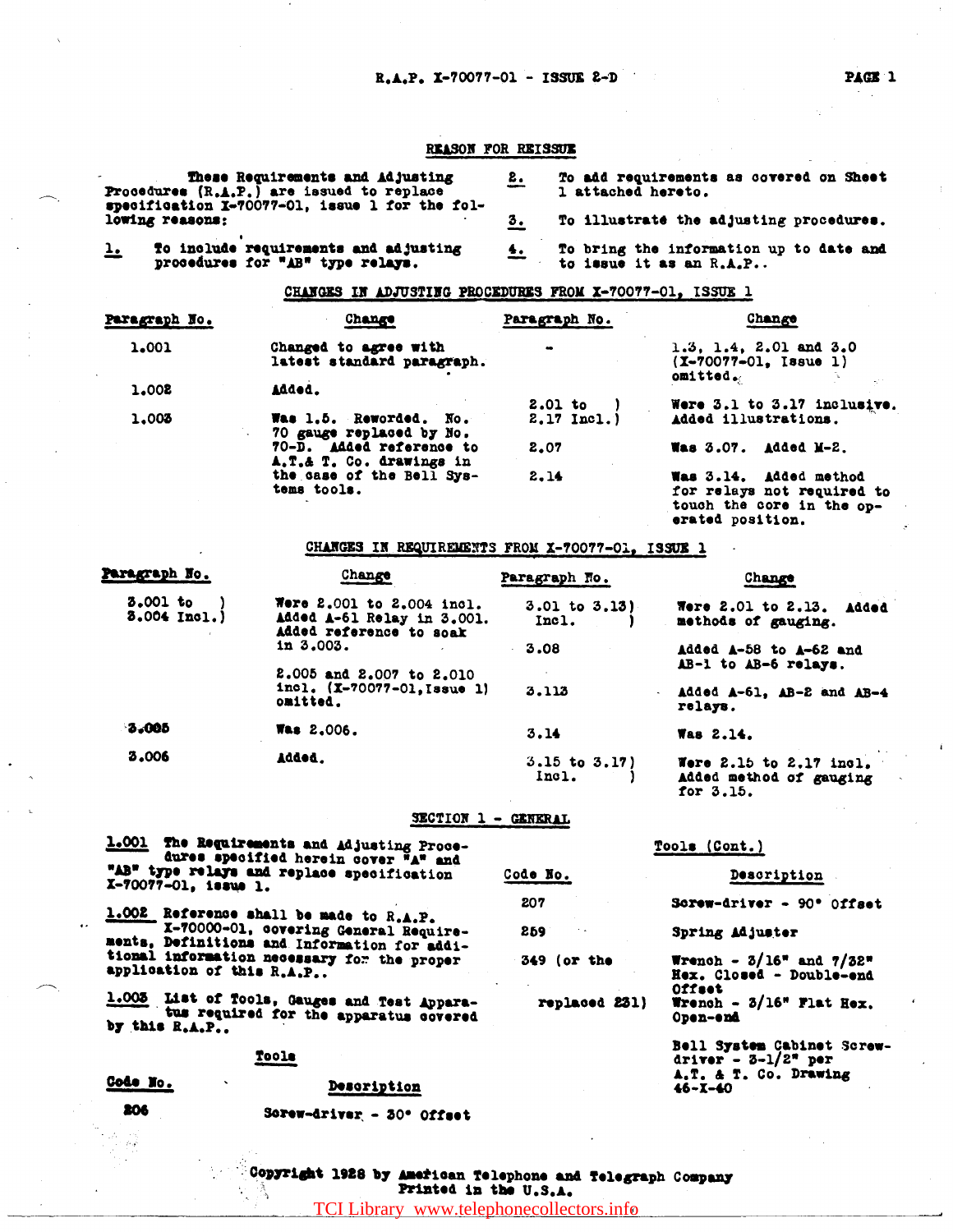### R.A.P. X-70077-01 - ISSUE 2-D

# Tools (Cont.)

#### Gauges (Cont.)

| <u>No.</u> | Description                                                                  | Code No.                         |                                              | Description |  |
|------------|------------------------------------------------------------------------------|----------------------------------|----------------------------------------------|-------------|--|
|            | Bell System - P-Long Nose<br>Pliers'- $6-1/2^n$ per<br>A.T. & T. Co. Drawing | 70-D (or the<br>replaced 70)     | 50-0-50 Gram Gauge                           |             |  |
|            | $46 - X - 56$                                                                | $74-D$ (or the<br>replaced 74-C) | Thickness Gauge Nest<br>Thickness Gauge Nest |             |  |
|            | Gauges                                                                       |                                  | Test Apparatus                               |             |  |

| $66-C$ (or the | Thickness Gauge Nest |  |
|----------------|----------------------|--|
| replaced 66-B) | Thickness Gauge Nest |  |

### SECTION 2 - ADJUSTING PROCEDURES

 $35 - C$ 

2.01 RELAY MOUNTING  $(Rq.3.01)$ 

 $N-1$ To tighten loose mounting screws, use the 3-1/2" cabinet screw-driver.

 $2.02$ TIGHTNESS OF ASSEMBLY  $(Rq.3.02)$ 

 $N-1$ To tighten loose spring assembly mounting screws, dismount the relay and use<br>the  $3-1/2^n$  cabinet screw-driver or, if mounting centers permit, use the Nos. 206 and 207 screw-drivers without dismounting the relay. Care should be taken not to destroy the adjustments made under 2.03, 2.04 and 2.05.

| 2.03 | CONTACT AND SPRING ALIGNMENT (Rq.3.03)       |                 |
|------|----------------------------------------------|-----------------|
| 2.04 | <b>FARMA QUESTION SYRED TELEPHRANOLOGICA</b> | $($ Rq.3.04 $)$ |
| 2.05 | <b>SERIO (COVALGO 2051000)</b>               | (Rq.3.05)       |

If the contacts do not line up properly,  $M-1$ or if the tang does not overlap the spoolhead sufficiently, or the stud rubs on the spring, an attempt should be made to correct the trouble by applying pressure to the end of the spring using the No. 259 spring ad- $\underline{M-3}$ <br>juster as shown in Fig. T exercising care not to distort or otherwise damage the spring.

If the spring cannot be shifted, remove the relay from the mounting plate and loosen the spring assembly mounting screws sufficiently to shift the springs so as to correct the fault. Tighten the spring assembly mounting screws securely if loosened. Tighten the mounting screws securely when mounting the relay.

Current Flow Test Set

Use the  $3-1/2^n$  cabinet screw-driver in K-2 loosening and tightening the screws.

ADJUSTING STUD CIEARANCE 2.06  $(Rq, 3.06)$ 

 $M-1$ If the armature rubs against the adjusting stud correct as follows:

X-2 If due to a bent adjusting stud, the stud should be straightened by grasping the nut with the long nose pliers, and adjusting the stud as required. Care should be exercised not to damage the threads on the stud or to loosen the stud.

If due to an improper manner in which the armature is hinged to the core, the relay should be changed.



# Fig. T - Method of Adjusting<br>Spring Alignment

## TCI Library www.telephonecollectors.info

Code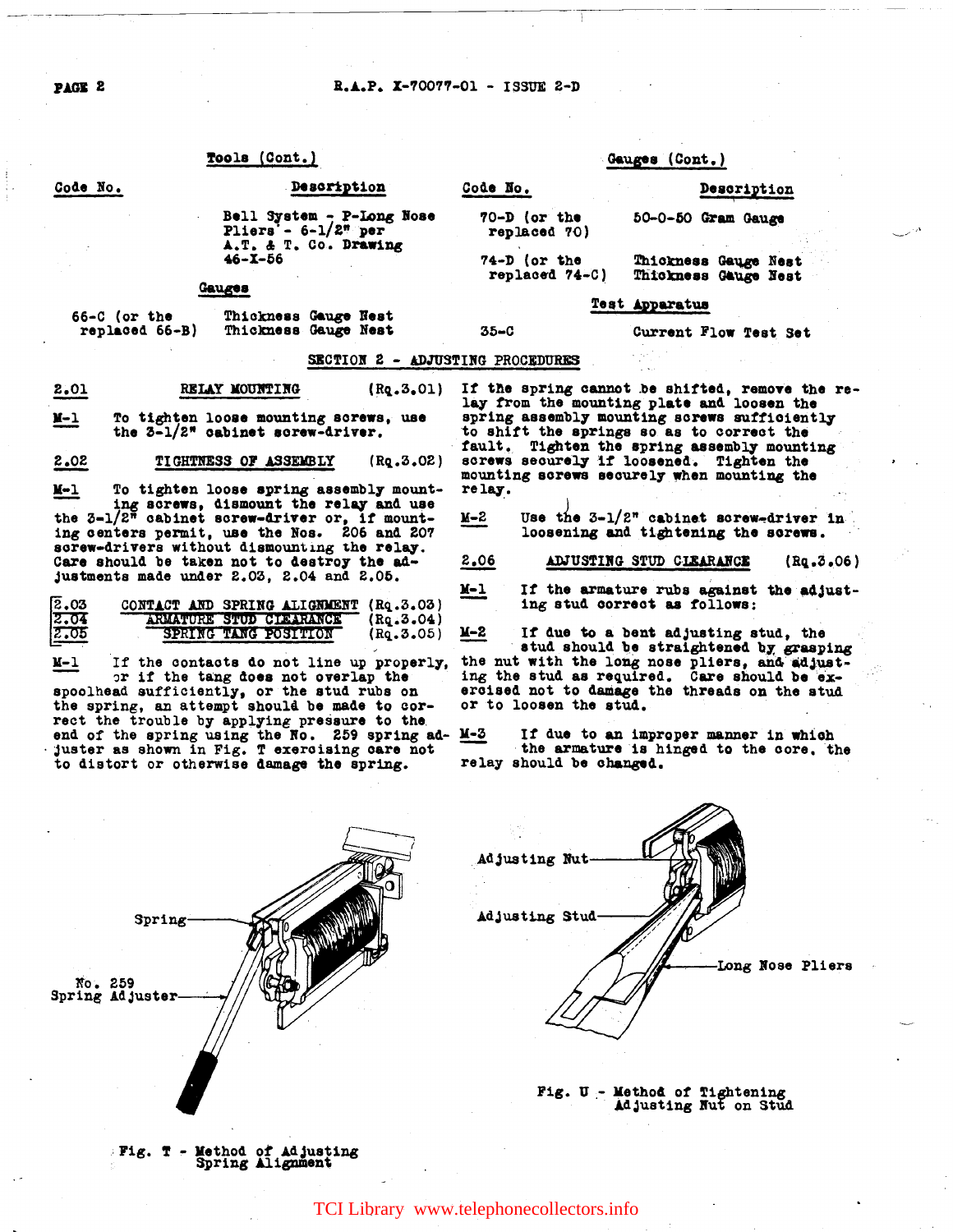#### $(Rq.3.07)$ ADJUSTING NUT TIGHTNESS 2.07

To tighten loose nuts back off the mut  $x-1$ from the stud until its slotted portion is free of the stud and then force the slotted parts closer together with the long nose pliers as shown in Fig. U. Use the No. 349 wrench to turn the mut.



Fig. V - Method of Checking for Adjusting Nut Tightness

If in doubt as to whether or not the ¥-2 adjusting nut is tight enough, the tightness may be checked with the No. 70-D gauge and No. 349 wrench as shown in Fig. V. The nut should not turn when a pressure of 22 grams or less is applied.

2.08 ARMATURE TRAVEL  $(Rq.3.08)$ 

To adjust the armature travel, insert  $X-1$ the proper blade of the 66-C gauge and turn the adjusting mut with the No. 349 wrench until the gauge fits smugly. See Fig. W.



Fig.  $\overline{w}$  - Method of Adjusting for Armature Travel

Where no definite armature travel is **M-2** 

specified, it should be kept as small as possible consistent with meeting the other requirements.

| 2.09 | STRAIGHTNESS OF SPRINGS (Rq.3.09)     |  |
|------|---------------------------------------|--|
| 2.IO | SEPARATION BETWEEN SPRINGS (Rq. 3.10) |  |

If the springs are not straight or X-1 there is insufficient clearance between the springs these conditions may be corrected by adjusting the springs where they are bent or where the clearance is insufficient. Use the No. 259 spring adjuster.

| 2.11    | CONTACT PRESSURE | (Rq.3.11)    |
|---------|------------------|--------------|
| $z$ -12 | <b>STUD GAP</b>  | $($ Rq.3.12) |

 $\underline{Y-1}$ Use the No. 259 spring adjuster to adjust the springs for these requirements. The adjuster should be placed on the front end of the spring, but back of the contacts and<br>armature stud, and then slid back to a point<br>about 1/4" from where the spring leaves the spring assembly. See Fig. I. The adjustment of the spring should be made at this point<br>with a slight twist to the left or right as required, exercising care not to disturb adjacent springs.



Fig.  $X$  - Method of Adjusting for Spring Tension

 $x-x$ Normally straight springs that have been adjusted should have no sharp bends due to adjustment. A gradual bow is permissible.

In tensioning springs care should be exercised not to deform the armature и-з hinge plate.

Contact Pressure In connection with **M-4** those cases where spring tensions are specified to obtain contact pressure it should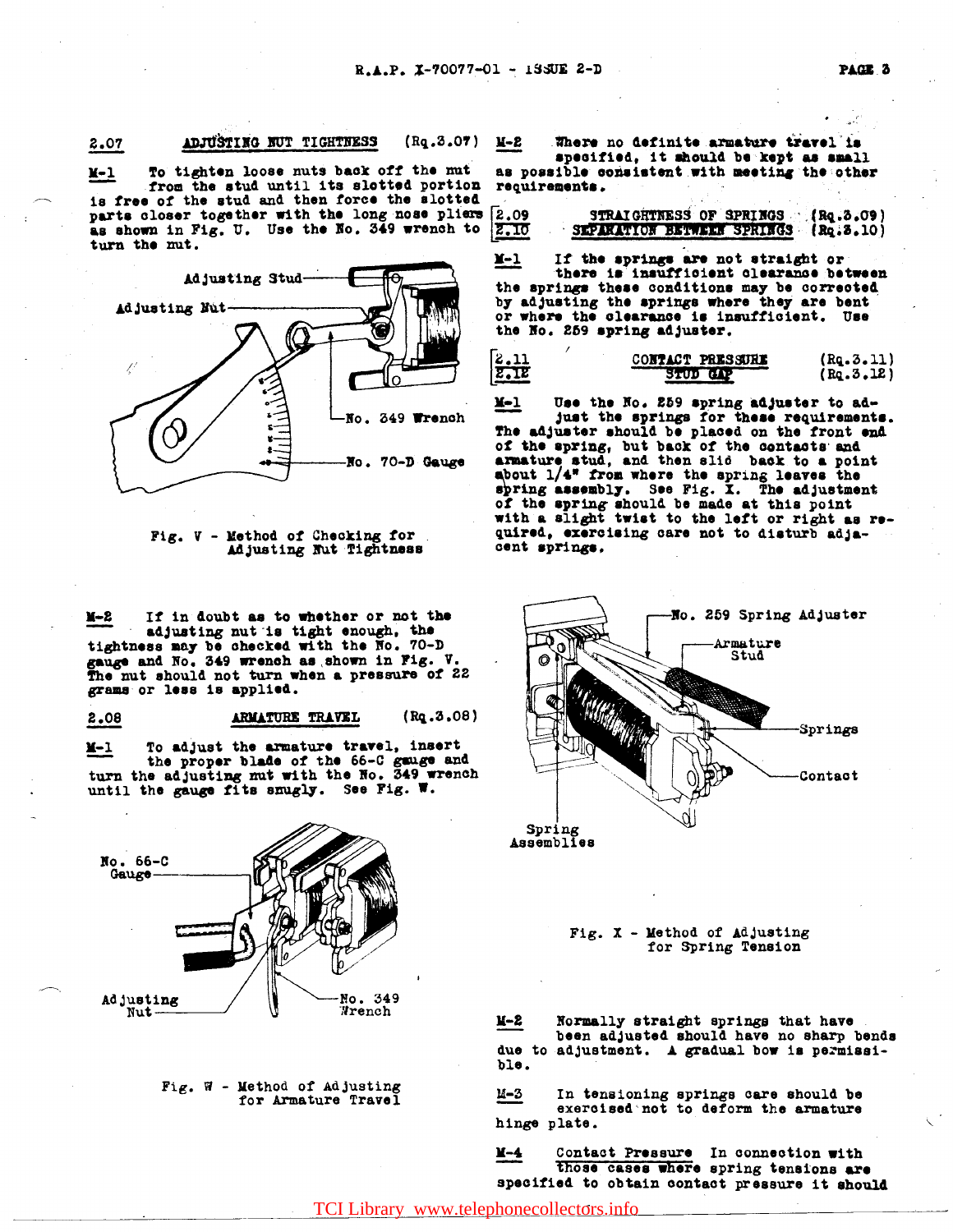R.A.P. X-70077-01 - ISSUE 2-D

2.13

2.16

#### 2.11-2.12 (Continued)

be noted that they are specified on a minimum basis. They have, however, a direct bearing on a relay's electrical requirements, and, if they are greatly in excess of their minimum<br>tension, the relay may fail to meet its elec-<br>trical requirements in which case the ten-<br>sions may have to be reduced slightly toward their specified minimum. In readjusting, however, it is desirable to have as much tension as possible on the various springs, consistent with meeting the other requirements. An attempt should be made to distribute the tensions proportionately between the top and bottom spring combinations and between the light and heavy springs of each combination.

Check the tensions with the No. 70-D  $y - 5$ gauge. In using the gauge the tip of the reed should engage the tip of the spring whose tension is to be measured. The gauge should be held in such a position that the reed and spring being measured are practically in a straight line. See Fig. Y.





Where no definite contact pressure is  $M - 6$ specified, tension the springs so that the relay will meet its electrical requirements. The spoolhead springs should be tensioned so that they rest firmly against the spoolhead.

Stud Gap The stud gap requirement<br>should also be met at the same time <u>M-7</u> springs are adjusted to meet the contact pressure requirements. If it is difficult to meet this requirement by a readjustment of the springs, it will be satisfactory to bend the tang a slight amount. Use the long nose pliers to bend the tangs holding the spring with the No. 259 spring adjuster as shown in Fig. 2.



Fig. Z - Method of Adjusting Spring Tang

#### CONTACT SEPARATION  $(Rq.3.1)$

N-1 To correct the separation, adjust the apring with the No. 259 spring adjuster or the spring tang with long nose pliers. See 2.12, M-7 regarding the bending of spring tangs.

| 2.14<br>CONTACT FOLLOW | (Rq.3.14) |
|------------------------|-----------|
|------------------------|-----------|

 $M-1$ To correct the follow, reduce the contact separation towards the minimum.

 $N-5$ On relays where the armature need not come all the way up to the core on the specified operate current, adjust the springs so that all make contacts close at approximately the same time.

#### 2.15 SPRING SEQUENCE  $(Rq.3.15)$

 $\overline{N-1}$ To adjust for spring sequence, modify the contact pressure, stud gap, contact separation and contact follow requirements.

# ELECTRICAL REQUIREMENTS (Rq. 3.16)

 $N-1$ If the relay fails to meet the operate or hold requirement decrease the spring tension towards the minimum, reduce the contact follow towards the minimum or increase the stud gap.

If the relay fails to meet the non-op-M-2 erate or release requirement, increase the spring tension or the follow or decrease the stud gap.

 $2.17$ CIEANING  $(Rq.3.17)$ 

Clean the contacts and other parts in **N-1** accordance with the "X" specification covering cleaning of relay contacts and parts.

Attached:

R.A.P. X-70077-01, Sheets 1 to 5, Inclusive, Issue 2-D

TCI Library www.telephonecollectors.info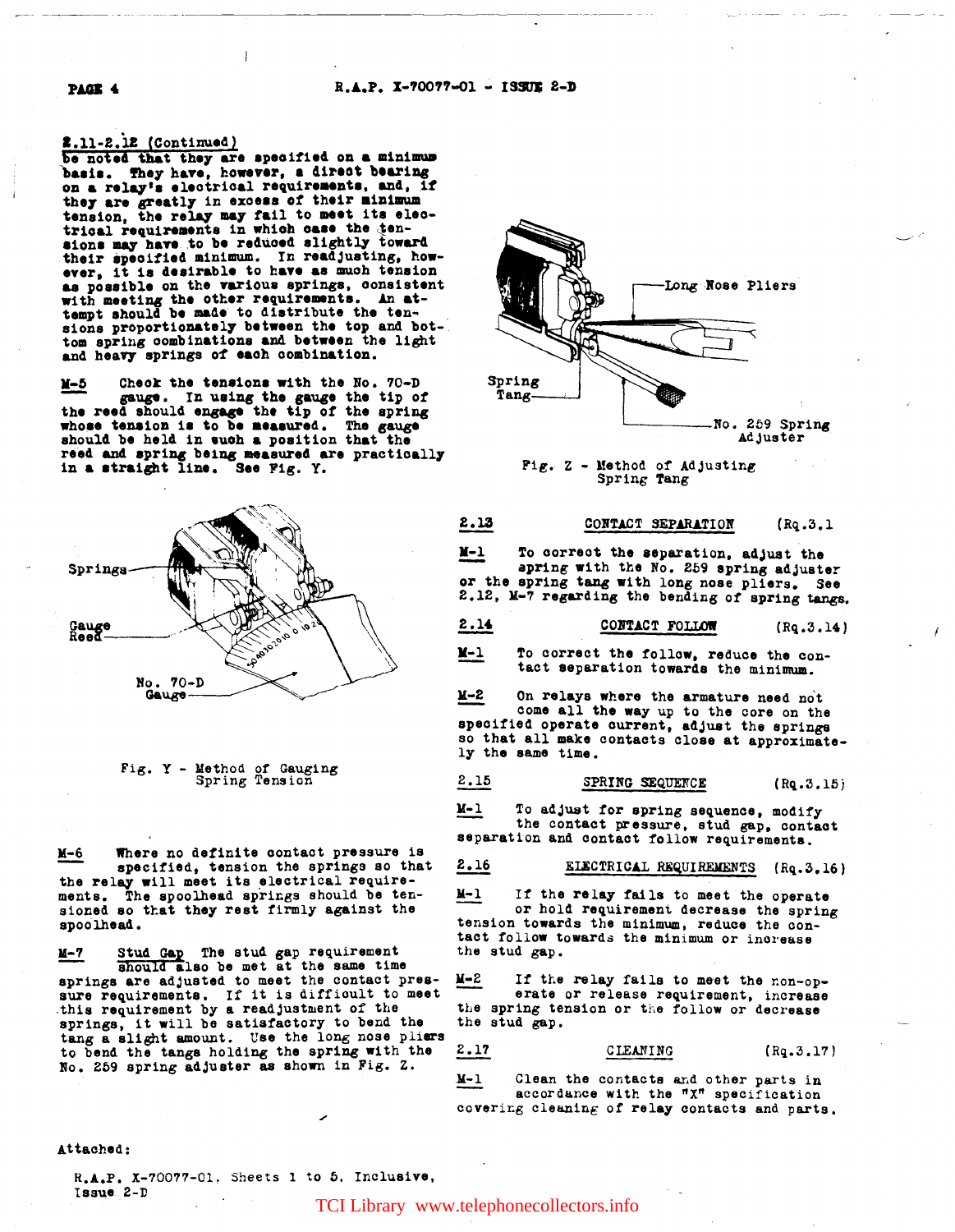### SECTION 3 - REQUIREMENTS

#### REASON FOR REISSUE

This section is reissued to replace the requirements section of specification X-70077-01, Issue 1 for the following reasons:

1. To specify definite armature travel values for the  $A-58$ , 59, 60, 61 and 62 relays.  $(3.08).$ 

#### DEFINITIONS AND GENERAL INFORMATION

- 3.001 Operate means that when the operating current is applied the armature shall move sufficiently to break the back contacts and make the front contacts reliably. On the  $A-2$ , 3, 26, 43, 46, 48, 54 and 61 relays the armature shall touch the core on the operate current unless stop pins are provided, in which case at least one of the stop pins shall touch the core.
- 3.002 Non-operate means that when the nonoperate current is applied the armature shall not move from the unoperated position sufficiently to reduce the contact separation below .005" or reduce the back contact pressure enough to cause an unreliable contact.
- 3.003 Release means that when the current is<br>reduced from the soak, operate or hold value to the release value, the armature shall move from the operated po-



 $Fig. 2$ 

- $2.$ To specify definite spring tensions for the  $A-61$  relay.  $(3,113)$ .
- To include in the definition of release  $3.$ the statement that the armature shall release from its operated position when the ourrent is reduced from the soak to the release value  $(3.003)$ .

sition sufficiently to break contacts that have been made and to make reliably contacts that have been broken.

- 3.004 Hold means that when the current is reduced abruptly from the operate to the hold value, the armature shall not move from its operated position sufficiently to break contacts which have been made or to make contacts which have been broken.
- 3.005 Armature Travel The armature travel Is the gap between the core and the nearest stop pin, or nearest point on the armature itself when stop pins are not provided when the armature is resting against the adjusting nut.
- 3.006 Additional General Information Refer-<br>ence shall be made to R.A.P. X-70000-CM covering General Requirements, Definitions and Information for additional information necessary for the proper application of the requirements listed on these.sheets.

#### REQUIREMENTS

3.01 Relay Mounting Relays shall be fastened securely to the mounting. plate. Gauge by feel.

3.02 Tightness of Assembly All springs in a given<br>assembly shall be held in their relative positions to one another and to the relay core by being securely fastened to the relay core at their bases. If it is found necessary to measure the tightness of assembly, such tightness shall be considered as satisfactory if the springs in a given assembly do not move in their mounting when a pressure of 680 grams (24 oz.) is applied in a vertical direction at the contact end of all springs in the same assembly taken together. Gauge by feel.

# Contact and Spring Alignment

- (a) The point of contact shall fall wholly within the circumference of the opposing contact disc except for opposing contacts having the same diameter, in which case their centers shall not be out of alignment more than 25% of the diameter of the contact points. Gauge by eye.<br>(b) Springs shall not touch the relay cover.
- Gauge by eye.

ψÜ.

**REQUIREMENTS FOR** "A" AND "AB" TYPE RELAYS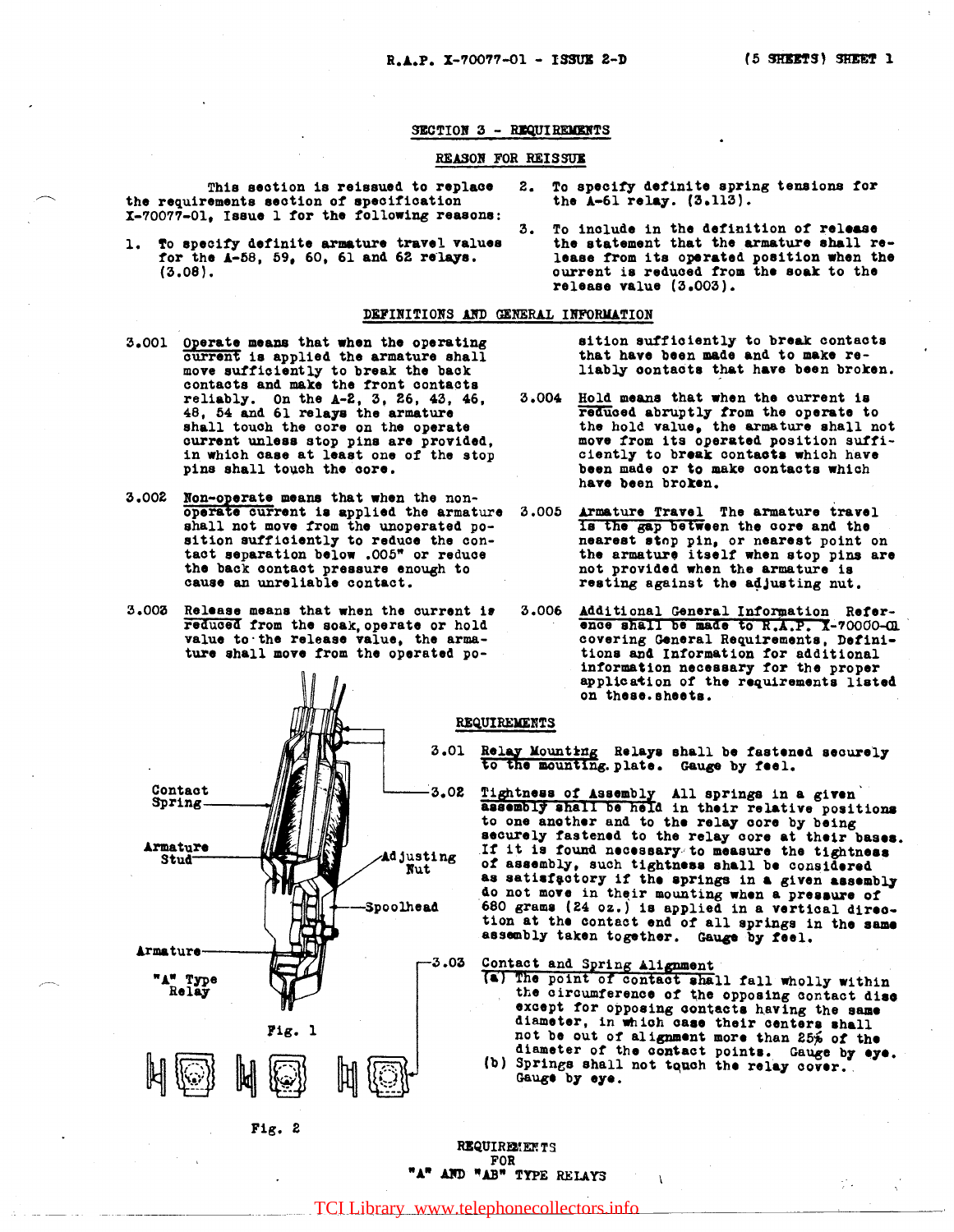

Fig. 6

**REQUIREMENTS** FOR "A" AND "AB" TYPE RELAYS

TCI Library www.telephonecollectors.info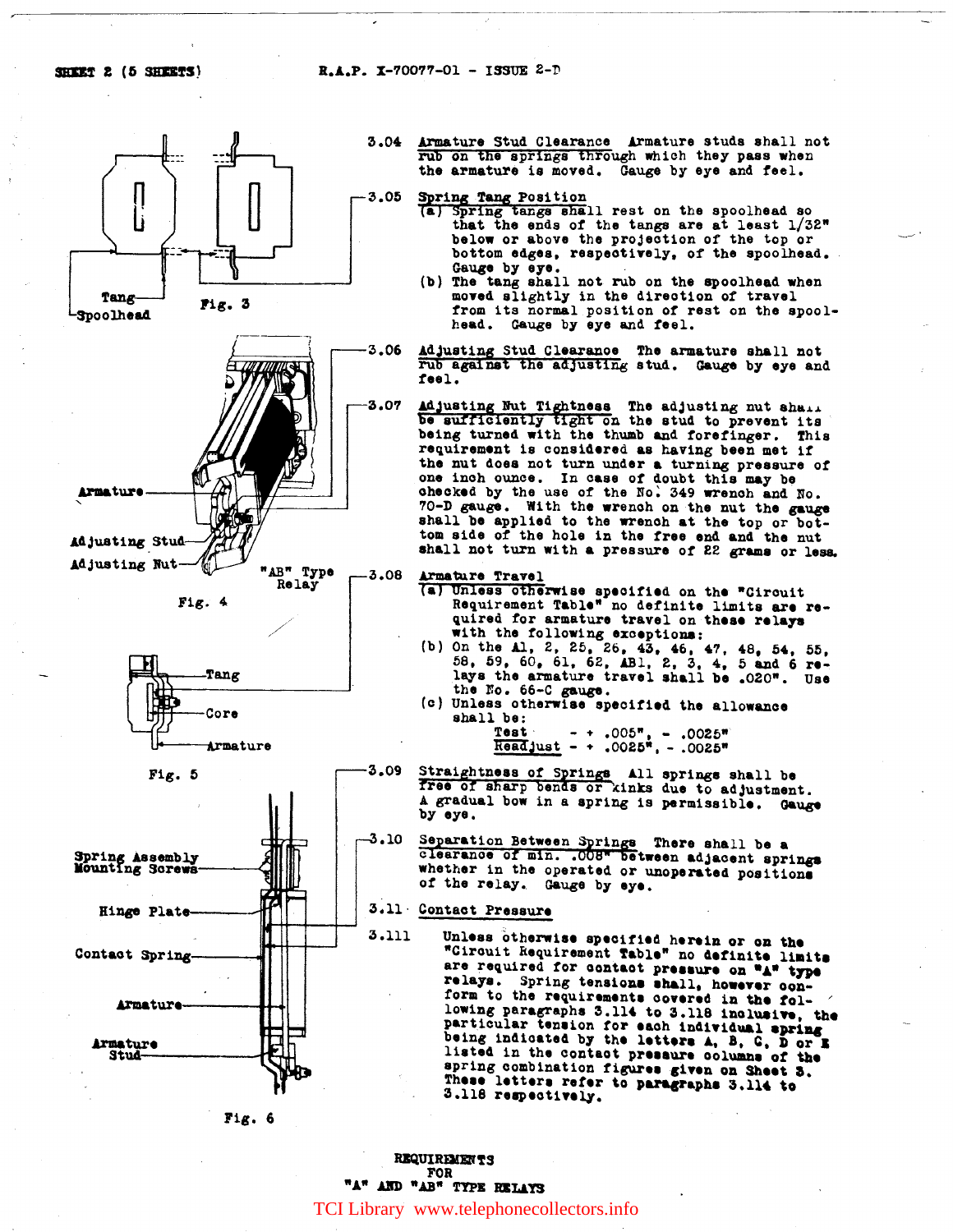R.A.P. X-70077-01 - ISSUE 2-D



| А-2, А-26, А-43, А-46,<br>$A-48$ , $A-61$ , $AB-2$ , $AB-4$ |      |        |     |    |                |          | A-6   |                       |                |     |             |               |    |  |
|-------------------------------------------------------------|------|--------|-----|----|----------------|----------|-------|-----------------------|----------------|-----|-------------|---------------|----|--|
| CONT.<br>PRESS.                                             |      |        |     |    | <b>SPRINGS</b> |          |       | CONT.                 | <b>SPRIMGS</b> |     |             |               |    |  |
|                                                             |      | TOP    |     |    | <b>BOTTOM</b>  |          |       | <b>PRESS</b>          | TOP            |     |             | (0.44.0)      |    |  |
|                                                             |      |        | 12  |    |                | 2        |       |                       |                | 12. | 2           | 1             | 12 |  |
| <b>TEST</b>                                                 |      | 15 I C |     |    | 15 C           |          |       | TIST                  | EO IA IC IEO A |     |             |               |    |  |
| READJ.                                                      |      | 17 C   |     |    | 17  C          |          |       | READJ. 22 A C 22A     |                |     |             |               |    |  |
| A-7                                                         |      |        |     |    |                | $4 - 54$ |       |                       |                |     |             |               |    |  |
| CONT.<br><b>PRESS</b>                                       |      |        |     |    | <b>SPRINGS</b> |          |       |                       | <b>SPRINGS</b> |     |             |               |    |  |
|                                                             |      |        | TOP |    | <b>BOTTOM</b>  |          |       | CONT.<br><b>PRESS</b> | TOP            |     |             | <b>BOTTOM</b> |    |  |
|                                                             |      | 2      | 3   |    |                |          | 2 1 3 |                       | 2 ב            |     |             |               | 12 |  |
| <b>TEST</b>                                                 | 15 B |        | Ъħ  | I. | рене           |          |       | <b>TEST</b>           |                |     | 15   15   C | пыс           |    |  |
| <b>READJ</b>                                                |      |        |     |    |                |          |       | READ.                 | 17             |     | Ω.          |               |    |  |

- The particular spring combination Fig. 3.112 or Figs. on this sheet to be used shall be as specified in the Fig. No. column of the "Circuit Requirement Table".
- $3.113$ Exception to requirement 3.112 shall be made in the case of relays A2, A6, 17, 126, 143, 146, 148, 454, 161, 182 tensions given in the adjacent tables which shall be used instead of the tables given in the spring combination figures on this abset. The letters A, B, C etc. listed in the contact pressure columns of the adjacent tables also refer to the corresponding para-graphs 3.114, 3.115, 3.116 etc.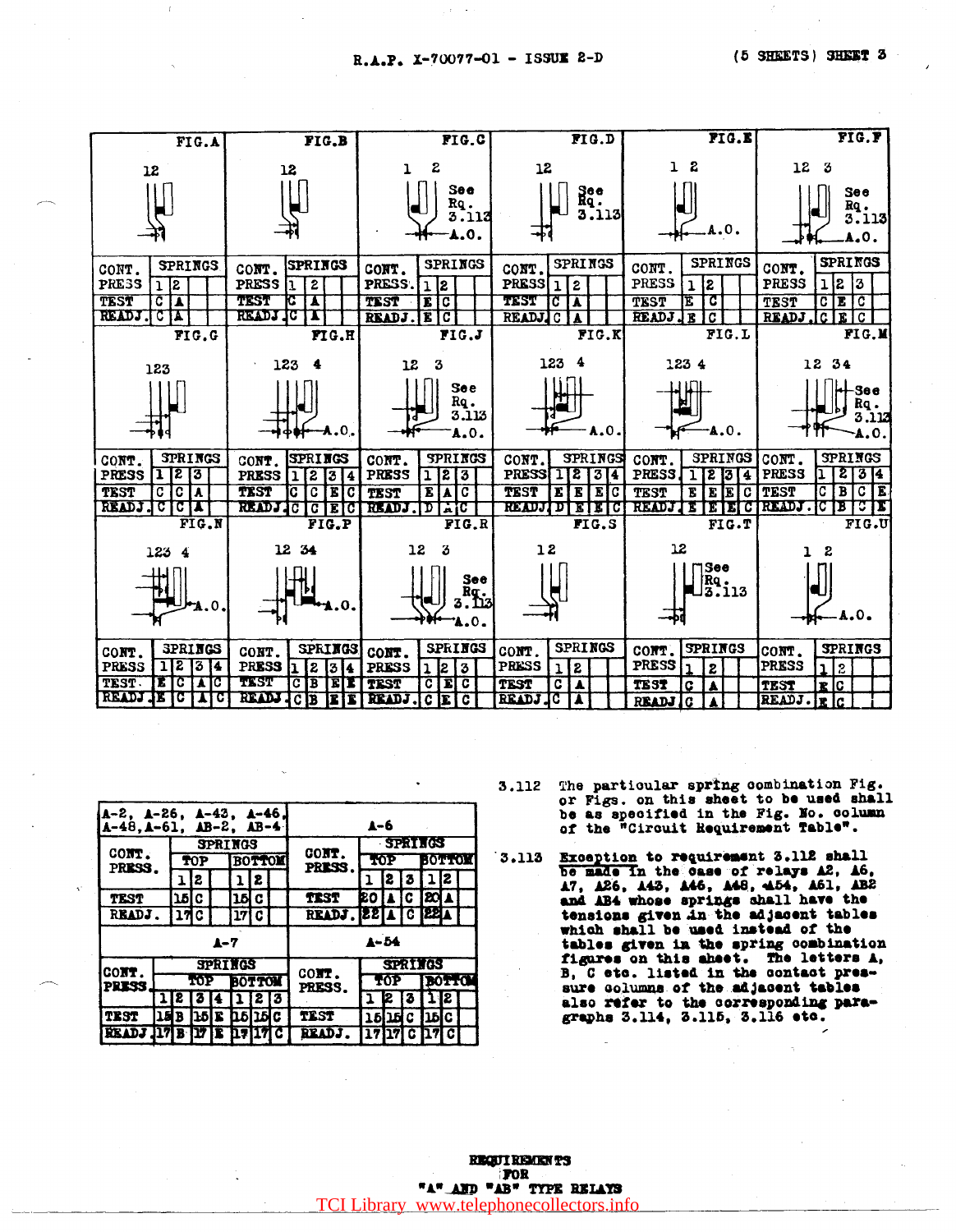- 3.414 When the letter  $\frac{n_A n}{4}$  appears in the spring tension column, it means that the spring shall have sufficient tension against the armature stud to hold the armature against the adjusting nut. When a relay has more than one spring tensioned against its armature stud or studs the tension of any one of the springs taken alone need not hold the armature against the adjusting nut but their tensions collectively shall do so.
- 3.115 When the letter **"B"** appears in the spring tension column, it means that the spring shall have the following tension.
	- FIG. M Spring 2 shall have sufficient tension against spring 4 to in-<br>sure a separation of minimum  $.005$ <sup>w</sup> between the contacts of springs 3 and 4. Gauge by eye
	- FIG. P Spring 2 shall have sufficient tension against the armature stud to insure a separation of minimum .ooo" between the contacts of springs 3 and 4. Gauge by eye.
- 3.116 When the letter  $"C"$  appears in the spring tension column, it means that the spring shall have sufficient tension to hold its tang firmly against the spoolhead when the relay is unoperated.



Pig. 6

electrical requirement.

- 3.118 When the letter  $E^{\pi}$  appears in the spring tension column, it means that the spring shall have sufficient tension to insure a reliable contact.
- 3.119 The arrows in the spring combination Figs. indicate the direction in which the springs are tensioned. In measuring the tensions specified apply the Ho. 70-D gauge to the tip of the spring in proximity to the contacts. Where the contacts are located inside of the line of the front spoolhe&4, apply the gauge at the tip of the spring. The gauge should be held in such a position that the reed and the spring, whose tension is being measured are practically in a straight line. Unless the symbol 'A.O.' (Armaline. Unless the symbol 'A.O.' (Arma-<br>ture Operated) is shown associated with the arrow mark leading to a spring the tension shall be measured when the armature is in the unoperated  $po$ sition. Springs tensioned against spoolheads shall register the required<br>tension when the tang of the spring is lifted slightly off the spoolhead. Springs whose contacts are tensioned against the contacts of opposing springs shall register the required tension when contact between the springs is broken.
- -3.12 Stud Gap There shall be a. slight clearance between the armature stud or bushing and the springs indicated in the Figs. below when the armature is resting against adjusting nut. When the springs actually have a contact pressure of 25 grams or more, regard-<br>less of the minimum tension specified, this clearance is regarded as having<br>been met if the normally closed conbeen met if the normally closed con-<br>tacts of which they form a part do not break when a gauge of the thiolmess specified below ia inserted between adjusting nut and armature.  $Test$  - .003\*  $\frac{0.0054}{0.0054}$ Use the No. 66-C gauge.

| Springs | Figs.                                            |
|---------|--------------------------------------------------|
| 2       | C, E, L, N                                       |
| З       | $\mathbf{F}, \mathbf{K}, \mathbf{R}, \mathbf{L}$ |

**REQUIREMENTS** FOR **TA" AND "AB" TYPE BELAYS**<br>TCI Library www.telephonecollectors.info